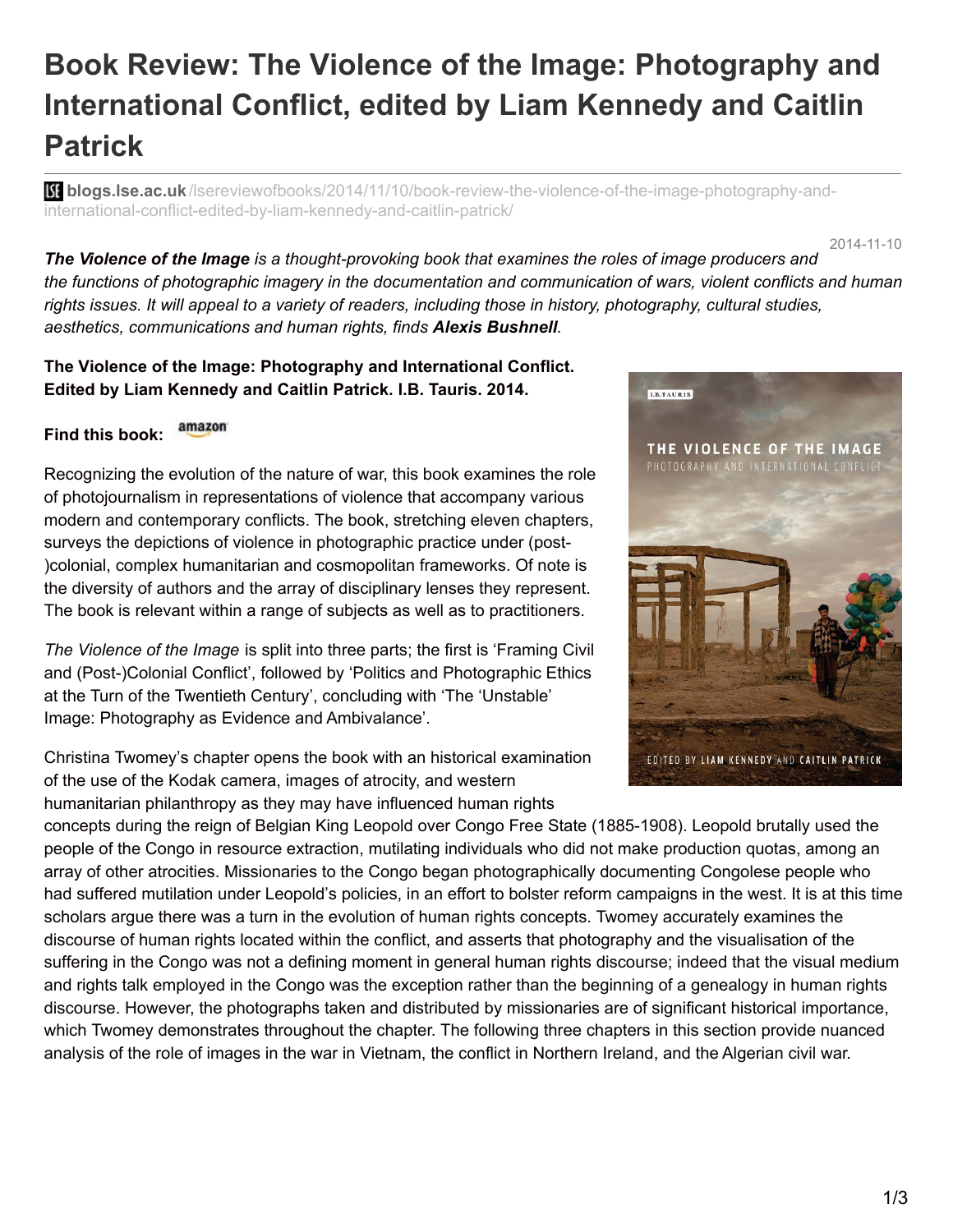

U.S. Army Spc. Chris Avila, right, and other soldiers engage Taliban forces during a halt to repair a disabled vehicle near the village of Allah Say, *Afghanistan, on Aug. 20, 2007. Credit: Expert [Infantry](https://www.flickr.com/photos/expertinfantry/5458640487) CC BY 2.0*

The significance of the tactical use of space and temporality as contemporary tools in war are academically relevant themes discussed within the second part of the book, 'Politics and Photographic Ethics at the Turn of the Twentieth Century'. The writing is timely as it compliments work being done in other disciplines on space and violence, particularly the work of architect Eyal [Weizman](http://www.gold.ac.uk/visual-cultures/w-eizman/), who documents the use of architecture as a method of occupation and violence in the West Bank and Gaza. Ariella Azoulay's chapter on the infrastructure and spatiality of conflict uses photographs to demonstrate aspects of temporal and spatial uses of violence in 'regime-made disasters'. Azoulay describes regime-made disasters as conflicts that are 'ongoing and constantly impacts a defined part of the population under a regime that differentiates groups of citizens and non-citizens' (p.126). Azoulay uses images of ruin and destruction of infrastructure in the West Bank and Gaza to demonstrate what she calls 'infra-destruction', described as '[not] superficial destruction, limited to one place or another, but a viral phenomenon to which no place in this space is immune' (135). Importantly, the photographs reveal the violent nature of the conflict without the use of victims. A victimless approach to photographing conflict is discussed in other chapters as an alternative way of framing images.

The final part of the book, 'The 'Unstable' Image: Photography as Evidence and Ambivalance', consists of chapters discussing themes such as the ethical use of images of violence (in particular the footage of a dying Muammar Gaddafi), the emerging role of technology and social media, issues and authenticity of amateur images and the idea of 'bearing witness' to war through image taking (p.211). Paul Lowe's chapter discusses 'witnessing' in photography and explores ethical issues of re-victimization and exploitation of suffering. Lowe offers solutions for documenting trauma through photographs that *suggest* violence rather than violent displays of perpetrators and victims. The last section of Lowe's chapter discusses photojournalists who have left the traditional journalistic sphere to work in legal and forensic photography, appropriating techniques in evidentiary photography to represent conflict photography. This appropriation of forensic photographic techniques to trauma representation is argued by some to provide the viewer with a more complete understanding of a conflict, but this is an interesting debate.

The contributors to this volume in many ways confront a prevailing approach to photojournalism in the twentieth century, which Liam Kennedy and Caitlin Patrick explain sought to couple 'democratising vision[s] of human affiliations and an imaginary globalisation of conscience' (p.2). This approach of deliberately framing narratives through visual representations of complex conflicts has had implications on the way in which the global north has